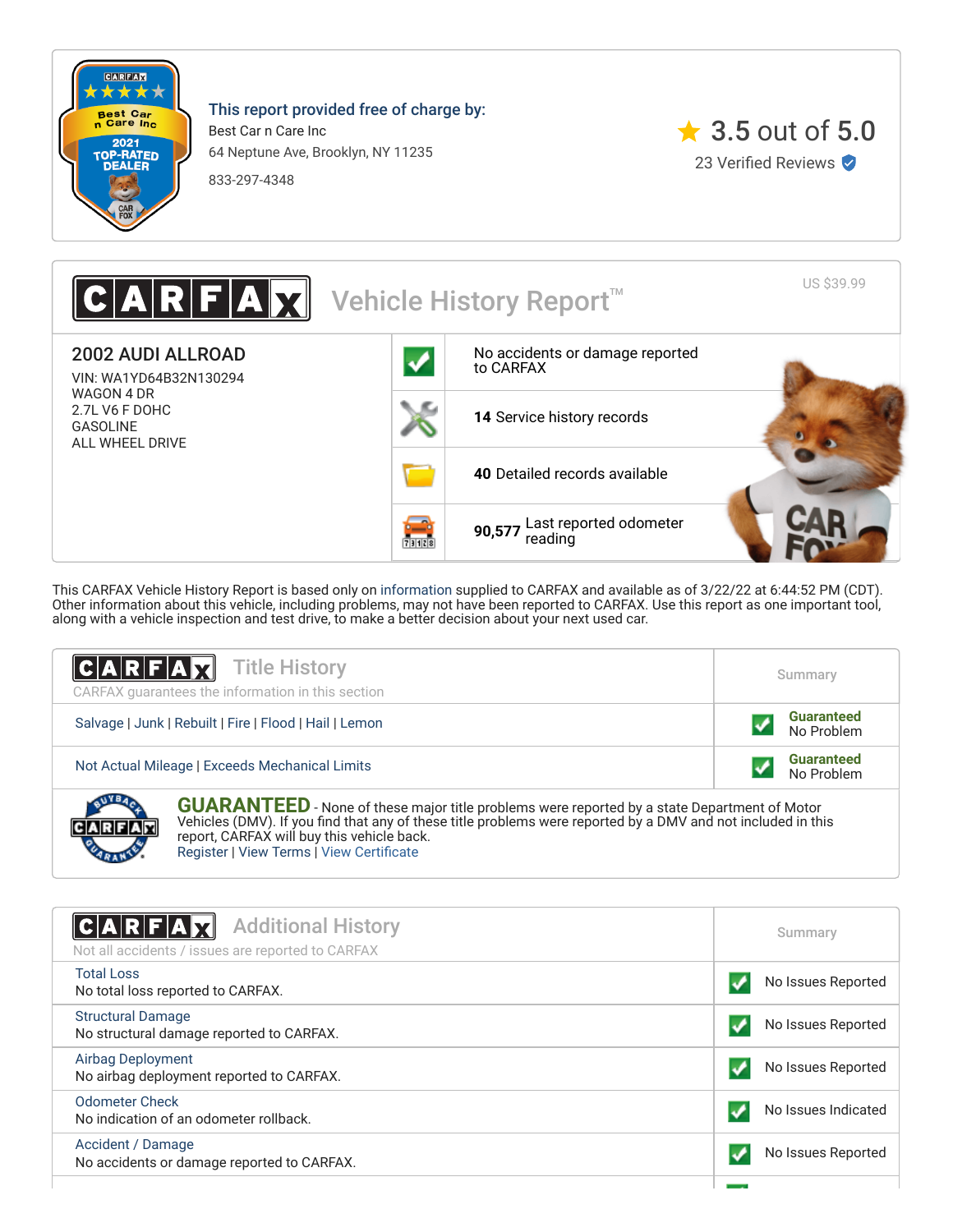# [Basic Warranty](https://www.carfaxonline.com/vhrs/defBasicWarranty)

Basic warranty<br><u>Original warranty</u> estimated to have expired. Warranty Expired in the set of the set of the set of the set of the set of the set of the set of the set of the set of the set of the set of the set of the set

No Recalls Reported

<span id="page-1-0"></span>

| $C A R F A \chi $        |                | <b>Detailed History</b>                                                                                                                                                         |                                                                                                                                                                                                                                |
|--------------------------|----------------|---------------------------------------------------------------------------------------------------------------------------------------------------------------------------------|--------------------------------------------------------------------------------------------------------------------------------------------------------------------------------------------------------------------------------|
| Date                     | <b>Mileage</b> | Source                                                                                                                                                                          | <b>Comments</b>                                                                                                                                                                                                                |
| 09/05/2002               |                | <b>NICB</b>                                                                                                                                                                     | Vehicle manufactured and shipped to original dealer                                                                                                                                                                            |
| 04/07/2003               |                | Braman Motorcars of Palm Beach<br>West Palm Beach, FL<br>561-684-6666<br>bramanbmwwpb.com<br>4.2 / 5.0<br>42 Verified Reviews                                                   | C Vehicle serviced<br>- 10,000 mile service performed                                                                                                                                                                          |
| 06/19/2003               |                | 23 Customer Favorites<br>Braman Motorcars of Palm Beach<br>West Palm Beach, FL<br>561-684-6666<br>bramanbmwwpb.com<br>4.2 / 5.0<br>42 Verified Reviews<br>23 Customer Favorites | Vehicle serviced<br>- Tire(s) balanced<br>- Four tires balanced                                                                                                                                                                |
| 02/25/2004               | 14,094         | <b>Audi Certified Dealer</b><br>Lynbrook, NY<br>000<br>Audi                                                                                                                     | Offered for sale as an Audi Certified pre-owned<br>vehicle<br>- Odometer reported as 22,682 kilometers                                                                                                                         |
| 03/17/2004<br>03/17/2004 | 14,099         | Certified pre-owned<br>New York<br><b>Inspection Station</b><br>New York                                                                                                        | Passed safety inspection<br>- Passed emissions inspection<br>Title issued or updated                                                                                                                                           |
|                          |                | Motor Vehicle Dept.<br>Malverne, NY                                                                                                                                             | New owner reported<br>- Loan or lien reported                                                                                                                                                                                  |
| 04/08/2004               | 15,084         | Inspection Co.<br>New York                                                                                                                                                      | Anti-theft device present at the time of inspection<br>- Vehicle inspected                                                                                                                                                     |
| 05/20/2004               |                | New York<br>Motor Vehicle Dept.<br>Rockville Centre, NY                                                                                                                         | Title issued or updated<br>- Loan or lien reported                                                                                                                                                                             |
| 02/02/2006               |                | New York<br>Motor Vehicle Dept.<br>Malverne, NY                                                                                                                                 | Registration issued or renewed<br>- Titled or registered as personal vehicle<br>- Passed safety inspection                                                                                                                     |
| 05/30/2006               | 34,319         | New York<br><b>Inspection Station</b>                                                                                                                                           | Passed safety inspection<br>- Passed emissions inspection                                                                                                                                                                      |
| 07/31/2007               | 40,744         | Anchor Audi<br>Lynbrook, NY<br>516-887-5300<br>anchoraudi.com                                                                                                                   | <b>NE</b> Vehicle serviced<br>- 50,000 mile service performed<br>- Safety inspection performed<br>- Four wheel alignment performed<br>- Tire(s) balanced<br>- Four tires mounted<br>- Tire(s) mounted<br>- Four tires replaced |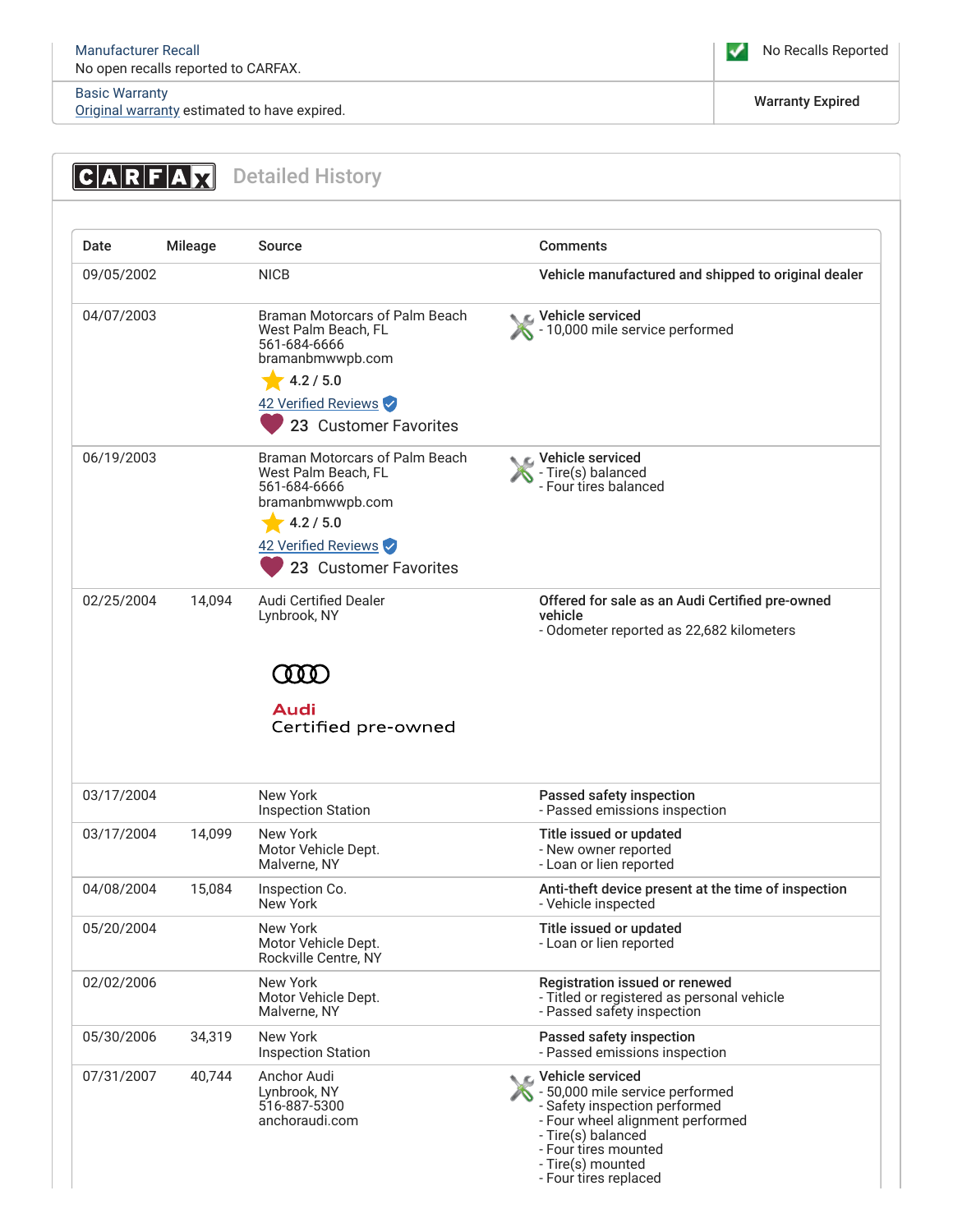|            |        |                                                                                                        | - Alignment performed<br>- Four tires balanced<br>- Emissions or safety inspection performed                                                                                                                                                                                                                                                              |
|------------|--------|--------------------------------------------------------------------------------------------------------|-----------------------------------------------------------------------------------------------------------------------------------------------------------------------------------------------------------------------------------------------------------------------------------------------------------------------------------------------------------|
| 08/02/2007 |        | New York<br><b>Inspection Station</b>                                                                  | Passed safety inspection<br>- Passed emissions inspection                                                                                                                                                                                                                                                                                                 |
| 10/05/2007 | 41,306 | Anchor Audi<br>Lynbrook, NY<br>516-887-5300<br>anchoraudi.com                                          | Vehicle serviced<br>- Valve cover gasket(s) replaced<br>- Transmission checked<br>- Engine oil/fluid leak checked                                                                                                                                                                                                                                         |
| 11/09/2007 | 41,357 | Anchor Audi<br>Lynbrook, NY<br>516-887-5300<br>anchoraudi.com                                          | Vehicle serviced<br>Engine/powertrain computer/module checked                                                                                                                                                                                                                                                                                             |
| 01/25/2008 |        | New York<br>Motor Vehicle Dept.<br>Malverne, NY                                                        | Registration issued or renewed<br>- Titled or registered as personal vehicle<br>- Passed safety inspection                                                                                                                                                                                                                                                |
| 09/03/2008 | 42,805 | Anchor Audi<br>Lynbrook, NY<br>516-887-5300<br>anchoraudi.com                                          | C Vehicle serviced<br>- Maintenance inspection completed<br>- Oil and filter changed<br>- Safety inspection performed<br>- Front brake rotor(s) replaced<br>- Front brake pads replaced<br>- Brake fluid flushed/changed<br>- Body electrical system checked<br>- Engine/powertrain computer/module checked<br>- Emissions or safety inspection performed |
| 09/05/2008 |        | New York<br><b>Inspection Station</b>                                                                  | Passed safety inspection<br>- Passed emissions inspection                                                                                                                                                                                                                                                                                                 |
| 09/26/2009 | 44,684 | New York<br><b>Inspection Station</b>                                                                  | Passed safety inspection<br>- Passed emissions inspection                                                                                                                                                                                                                                                                                                 |
| 02/03/2010 |        | New York<br>Motor Vehicle Dept.<br>Rockville Centre, NY                                                | Title issued or updated<br>- Registration issued or renewed<br>- Titled or registered as personal vehicle<br>- Loan or lien reported<br>- Passed safety inspection<br>- Registration updated when owner moved the vehicle<br>to a new location                                                                                                            |
| 10/09/2010 | 46,878 | New York<br><b>Inspection Station</b>                                                                  | Passed safety inspection<br>- Passed emissions inspection                                                                                                                                                                                                                                                                                                 |
| 09/12/2011 | 54,745 | Anchor Audi<br>Lynbrook, NY<br>516-887-5300<br>anchoraudi.com                                          | C Vehicle serviced<br>- Drivability/performance checked<br>ν<br>- Interior trim checked                                                                                                                                                                                                                                                                   |
| 09/12/2011 |        | Audi Lynbrook<br>Lynbrook, NY<br>516-887-5300<br>audilynbrook.com<br>4.1 / 5.0<br>119 Verified Reviews | Vehicle serviced<br>- Drivability/performance checked<br>- Interior trim checked                                                                                                                                                                                                                                                                          |
| 12/28/2011 |        | Anchor Audi<br>Lynbrook, NY<br>516-887-5300<br>anchoraudi.com                                          | C Vehicle serviced<br>- Engine mount(s) replaced<br>- Safety inspection performed<br>- Window(s) serviced<br>- Oil and filter changed<br>- Engine oil/fluid leak checked<br>- Front turn signal/parking bulb(s) replaced<br>- Window(s) checked<br>- Emissions or safety inspection performed                                                             |
| 12/28/2011 |        | Audi Lynbrook<br>Lynbrook, NY<br>516-887-5300<br>audilynbrook.com<br>4.1 / 5.0<br>119 Verified Reviews | C Vehicle serviced<br>- Oil and filter changed<br>- Window(s) serviced<br>- Safety inspection performed<br>- Engine mount(s) replaced<br>- Window(s) checked<br>- Front turn signal/parking bulb(s) replaced<br>- Engine oil/fluid leak checked<br>- Emissions or safety inspection performed                                                             |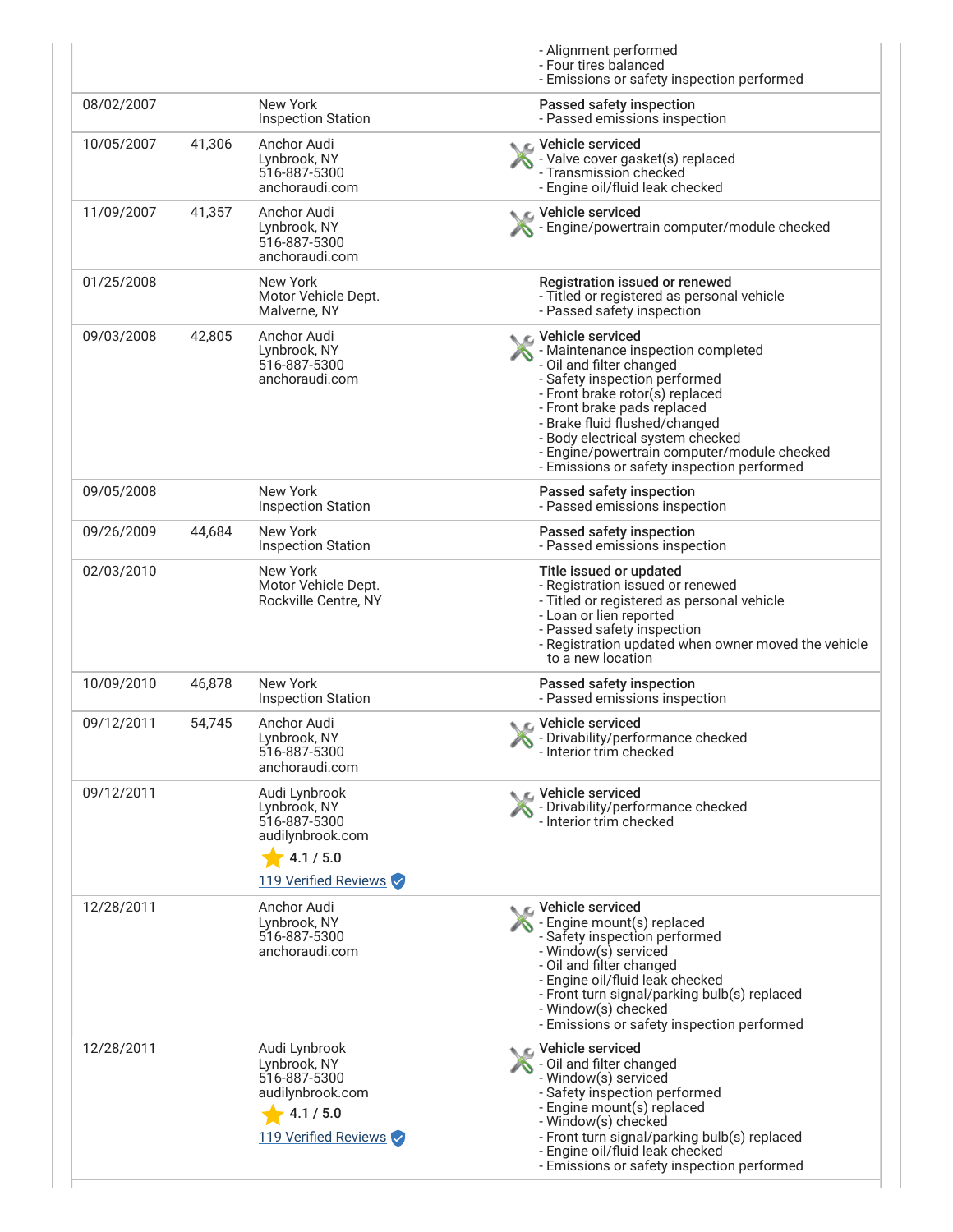| 12/28/2011 | 58,936 | New York<br><b>Inspection Station</b>                                                                                                                   | Passed safety inspection<br>- Passed emissions inspection                                                                                                                                                                    |
|------------|--------|---------------------------------------------------------------------------------------------------------------------------------------------------------|------------------------------------------------------------------------------------------------------------------------------------------------------------------------------------------------------------------------------|
| 02/02/2012 |        | New York<br>Motor Vehicle Dept.<br>Rockville Centre, NY                                                                                                 | Registration issued or renewed<br>- Titled or registered as personal vehicle<br>- Passed safety inspection                                                                                                                   |
| 07/28/2012 | 67,878 | Anchor Audi<br>Lynbrook, NY<br>516-887-5300<br>anchoraudi.com                                                                                           | Vehicle serviced<br><b>X</b> - Oil and filter changed                                                                                                                                                                        |
| 07/28/2012 |        | Audi Lynbrook<br>Lynbrook, NY<br>516-887-5300<br>audilynbrook.com<br>4.1 / 5.0<br>119 Verified Reviews                                                  | Vehicle serviced<br>- Oil and filter changed                                                                                                                                                                                 |
| 12/29/2012 | 73,648 | New York<br><b>Inspection Station</b>                                                                                                                   | Passed safety inspection<br>- Passed emissions inspection                                                                                                                                                                    |
| 04/02/2014 |        | New York<br>Motor Vehicle Dept.<br>Rockville Centre, NY                                                                                                 | Registration issued or renewed<br>- Titled or registered as personal vehicle<br>- Passed safety inspection                                                                                                                   |
| 04/04/2015 | 83,715 | New York<br><b>Inspection Station</b>                                                                                                                   | Passed safety inspection<br>- Passed emissions inspection                                                                                                                                                                    |
| 01/26/2016 |        | New York<br>Motor Vehicle Dept.<br>Rockville Centre, NY                                                                                                 | Registration issued or renewed<br>- Titled or registered as personal vehicle<br>- Passed safety inspection                                                                                                                   |
| 07/12/2017 | 85,143 | New York<br><b>Inspection Station</b>                                                                                                                   | Passed safety inspection<br>- Passed emissions inspection                                                                                                                                                                    |
| 02/20/2018 |        | New York<br>Motor Vehicle Dept.<br>Rockville Centre, NY                                                                                                 | Registration issued or renewed<br>- Titled or registered as personal vehicle<br>- Passed safety inspection                                                                                                                   |
| 09/04/2019 | 87,548 | American Muffler Shop<br>Baldwin, NY<br>516-763-4244<br>americanmufflershop.net/<br>5.0 / 5.0<br>23 Verified Reviews<br>13 Customer Favorites           | C Vehicle serviced<br>- Exhaust system checked                                                                                                                                                                               |
| 09/05/2019 |        | New York<br><b>Inspection Station</b>                                                                                                                   | Passed safety inspection<br>- Passed emissions inspection                                                                                                                                                                    |
| 02/06/2020 |        | New York<br>Motor Vehicle Dept.<br>Rockville Centre, NY                                                                                                 | Registration issued or renewed<br>- Titled or registered as personal vehicle<br>- Passed safety inspection                                                                                                                   |
| 03/23/2021 | 89,401 | New York<br><b>Inspection Station</b>                                                                                                                   | Passed safety inspection<br>- Passed emissions inspection                                                                                                                                                                    |
| 03/24/2021 |        | Rockville Centre Auto Repair<br>Rockville Centre, NY<br>516-764-1700<br>rvcautorepair.com/<br>4.8 / 5.0<br>30 Verified Reviews<br>10 Customer Favorites | C Vehicle serviced<br>- Maintenance inspection completed<br>- Rear brake pads replaced<br>- Front brake pads replaced<br>- Four tires mounted<br>- Steering/suspension checked<br>- Emissions or safety inspection performed |
| 01/31/2022 | 90,577 | <b>Auto Auction</b>                                                                                                                                     | Listed as a dealer vehicle<br>- Vehicle sold                                                                                                                                                                                 |
|            |        |                                                                                                                                                         | Millions of used vehicles are bought and<br>sold at auction every year.                                                                                                                                                      |